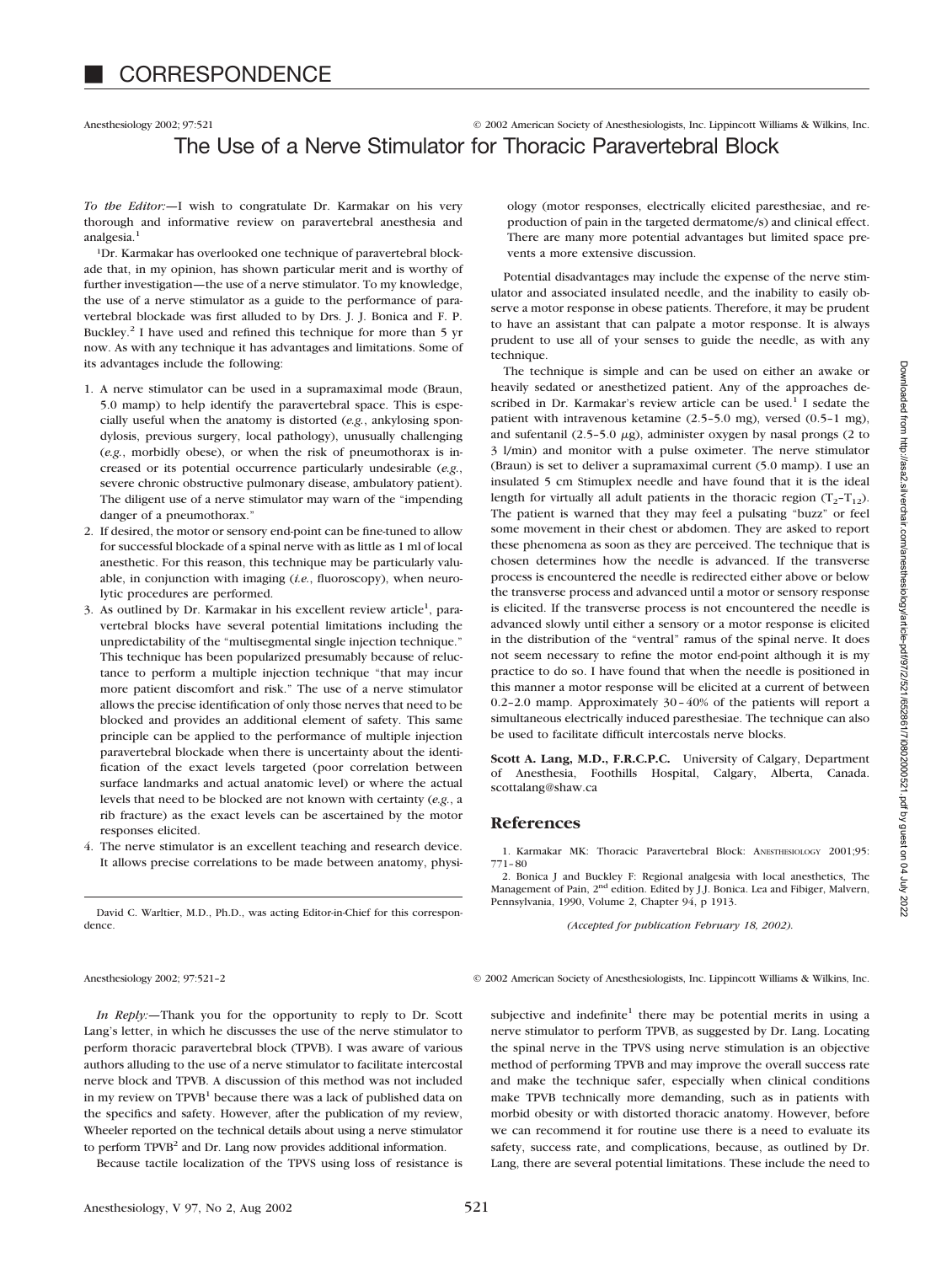dence.

use relatively high current intensity (1–5 mA) during initial simulation that can induce paresthesia, inability to readily observe a motor response in obese patients, and the need for an assistant to palpate the chest for the motor response. Moreover, local anesthetic injected at one thoracic level can spread to the contiguous levels (depending on the volume injected) where it may either modify or abolish the intercostal motor response to spinal nerve stimulation predisposing to deep needle insertion and possible pleural puncture during a multiple injection TPVB. Despite some of these potential limitations the technique of

David C. Warltier, M.D., Ph.D., was acting Editor-in-Chief for this correspon-

using nerve stimulation to perform TPVB is definitely worthy of further investigation.

**Manoj K. Karmakar, F.R.C.A.** Department of Anaesthesia and Intensive Care, The Chinese University of Hong Kong, Prince of Wales Hospital, Shatin, NT, Hong Kong. karmakar@cuhk.edu.hk

## **References**

1. Karmakar MK: Thoracic paravertebral block. ANESTHESIOLOGY 2001; 95(3): 771–80

2. Wheeler LJ: Peripheral nerve stimulation end-point for thoracic paravertebral block. Br J Anaesth 2001; 86(4):598–9

*(Accepted for publication February 18, 2002).*

Anesthesiology 2002; 97:522 © 2002 American Society of Anesthesiologists, Inc. Lippincott Williams & Wilkins, Inc.

# Useful Information about the pharmacokinetics and Pharmacodynamics of Midazolam and Lorazepam

*To the Editor:—* Barr *et al.*<sup>1</sup> have provided useful information about the pharmacokinetics and pharmacodynamics of midazolam and lorazepam when administered by infusion to intensive care patients. However, their conclusions may be misleading and are at variance with other published data.

Methodologically, it is notable that Barr *et al.*<sup>1</sup> report a mean duration of lorazepam infusion more than twice that for midazolam (36.94 *vs.* 15.02 h, respectively), and that the SD of lorazepam infusion duration was approximately 31 h. These differences could easily explain the prolonged time to awakening and extubation associated with lorazepam administration. It is also unfortunate that the authors did not better standardize the analgesic regimens between the two groups, or at least report the doses of fentanyl administered. Differences in drug potency may have been related to the success of the associated analgesic regimen.

Swart *et al.* previously compared the pharmacology of midazolam and lorazepam in a randomized, double-blind trial of critically ill patients.<sup>2</sup> Swart studied a larger and much more ill (Apache II score of approximately 26 *vs.* 9 in the Barr study) group of patients, one that may be more representative of the type of patients requiring continuous infusions of sedative drugs. In addition, patients received sedative infusions for a much longer duration of time in the Swart study (141 *vs.* 15 h). Although Swart *et al.'*s pharmacokinetic analysis was not as sophisticated as Barr *et al.'*s, they did report a longer elimination half life for lorazepam than midazolam (13.8 *vs.* 8.9 h, respectively). However, there was much more variability in midazolam's half life, with a range extending from 2.2–35.5 h. In contrast to Barr *et al.*, Swart found that the infusion rate of midazolam required to achieve a comparable

*In Reply:—*We appreciate the points raised by Dr. Deem. Our manuscript addresses the differences in infusion duration.<sup>1</sup> To briefly recapitulate: this was a double-blind, randomized study. Occasionally randomization fails to divide patient covariates evenly between groups. The smaller the study, and the more covariates considered, the more likely it is that not all covariates will be evenly divided between groups. Since randomization failed to provide similar durations of infusions, we used a model-based approach to draw clinical inference from the fundamental PK/PD characteristics. Those inferences support our conclusions. The half-lives reported for midazolam (10 h) and lorazepam (16 h) in our manuscript are consistent with the published PK of midazolam<sup>2-7</sup> and lorazepam.<sup>7-12</sup>

level of sedation was approximately 15 times higher than for lorazepam, despite administration of comparable doses of fentanyl. In addition, Swart *et al.* found that patients achieved the desired level of sedation more frequently with lorazepam than midazolam. Finally, the average daily drug cost was approximately 10 times higher with midazolam than lorazepam.

A comparison of the two studies mentioned above reveals the complexity of sedation of critically ill patients. In the spirit of contextsensitive half-life, the pharmacokinetics of a particular drug may vary markedly with the duration of administration, severity of illness, and so on. Despite the evidence of prolonged sedation in association with lorazepam use in the intensive care unit presented by Barr *et al.*, lorazepam may be a more effective and cheaper agent than midazolam "in the long run."

**Steven Deem, M.D.** Harborview Medical Center, Seattle, Washington. sdeem@u.washington.edu

### **References**

1. Barr J, Zomorodi K, Bertaccini EJ, Shafer SL, Geller E: A double-blind, randomized comparison of IV: Lorazepam versus midazolam for sedation of ICU patients via a pharmacologic model. ANESTHESIOLOGY 2001; 95:286–98

2. Swart EL, van Schijndel RJ, van Loenen AC, Thijs LG: Continuous infusion of lorazepam versus midazolam in patients in the intensive care unit: Sedation with lorazepam is easier to manage and is more cost-effective. Crit Care Med 1999; 27:1461–5

*(Accepted for publication March 4, 2002.)*

Anesthesiology 2002; 97:522-3 © 2002 American Society of Anesthesiologists, Inc. Lippincott Williams & Wilkins, Inc.

As explained in the manuscript, fentanyl was administered by targetcontrolled infusion, set to 1.5 ng/ml. Because this was a randomized study, the concept of "standardizing analgesic regimens between groups" is irrelevant. There was no difference in the fentanyl administered to the two groups, nor in the "success of the associated analgesic regimen."

Swart *et al*. reported that 5 of 6 patients with delayed midazolam elimination had been treated with erythromycin for more than 2 days.<sup>7</sup> Obviously such patients should be treated with drugs not metabolized by CYP 3A4, such as lorazepam. Absent those patients, the variability in midazolam and lorazepam reported by Swart was similar to what we observed in our patients, none of who received erythromycin. We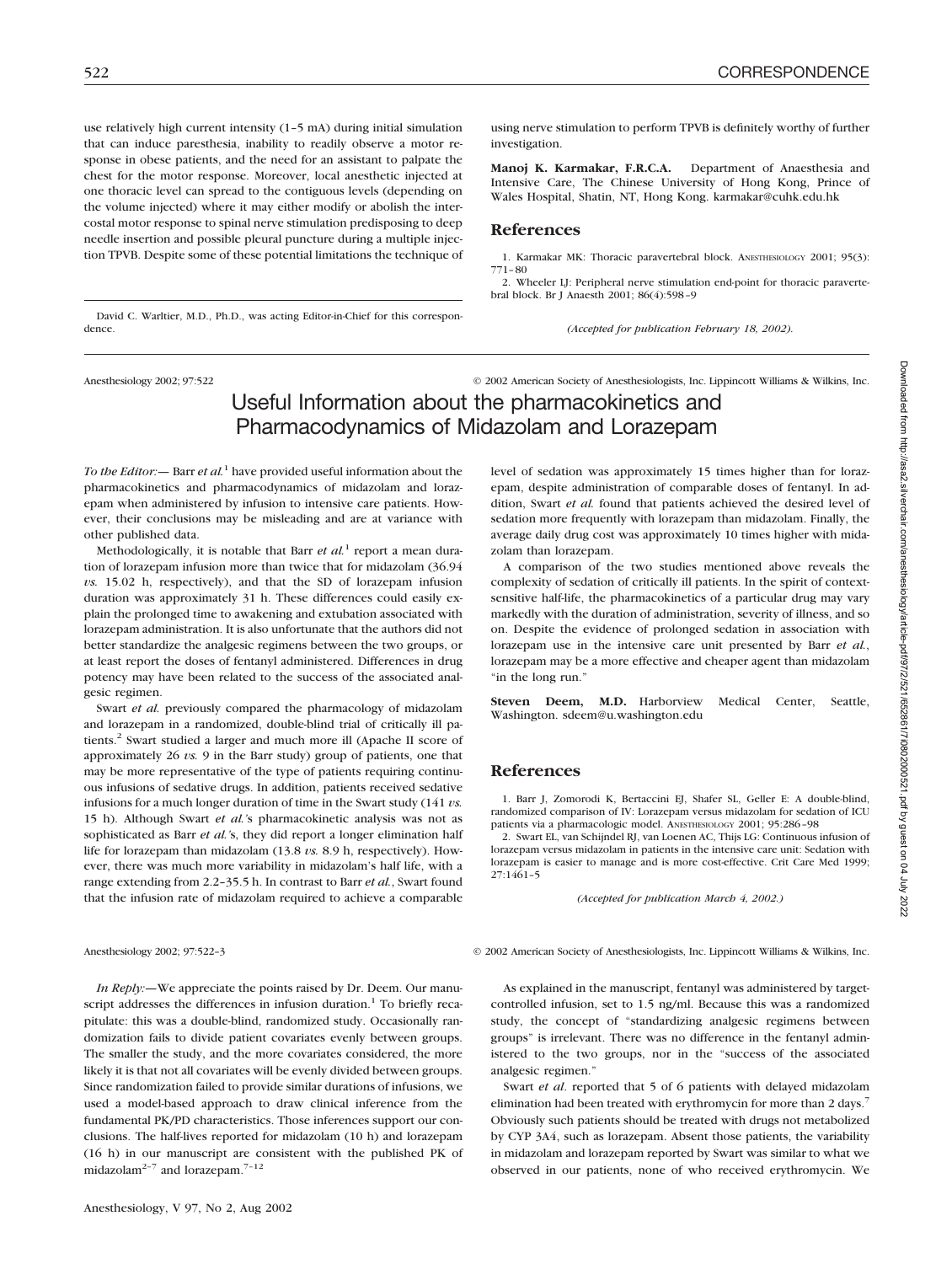cannot explain why Swart *et al*. were unable to achieve the desired level of sedation with midazolam, despite *average* infusions rates of 16 mg/hr. In our experience, adequate sedation, including complete unconsciousness, can be achieved with either drug, and at far lower doses of midazolam than reported by Swart.

As Dr. Deem notes, Swart *et al* report a 15-fold difference in infusion rates between midazolam and lorazepam. This is much higher than in our study or in other published comparisons of midazolam and lorazepam in the intensive care unit. $13,14$  Of note, the dosing differences for midazolam and lorazepam reported by Swart *et al*. correspond exactly with the concentration differences of drugs in their syringes: 0.33 mg/ml of lorazepam *versus* 5 mg/ml of midazolam. Swart *et al*. titrated to deep levels of sedation, where drug effect is difficult to assess precisely. In this study design, lack of precise titration to drug effect would be expected to produce a 15-fold potency difference by default. We believe this is the most likely explanation for their anomalous results.

Our manuscript documents that both midazolam and lorazepam are effective drugs for intensive care unit sedation, and provides guidelines in administering them to achieve comparable results. We did not address which drug was cheaper in the long run, which is a complex question involving far more than drug acquisition costs.

**Juliana Barr, M.D., Steven L. Shafer, M.D., Eran Geller, M.S., M.D.** VA Palo Alto Health Care System, Stanford University School of Medicine, Palo Alto, California. barrj@leland.stanford.edu

## **References**

1. Barr J, Zomorodi K, Bertaccini EJ, Shafer SL, Geller E: A double-blind, randomized comparison of IV lorazepam *versus* midazolam for sedation of ICU patients *via* a pharmacologic model. ANESTHESIOLOGY 2001; 95:286–98

2. Dirksen MS, Vree TB, Driessen JJ: Clinical pharmacokinetics of long-term

infusion of midazolam in critically ill patients: Preliminary results. Anaesth Intensive Care 1987; 15:440–4

3. Maitre PO, Funk B, Crevoisier C, Ha HR: Pharmacokinetics of midazolam in patients recovering from cardiac surgery. Eur J Clin Pharmacol 1989; 37:161–6 4. Boulieu R, Lehmann B, Salord F, Fisher C, Morlet D: Pharmacokinetics of

midazolam and its main metabolite 1-hydroxymidazolam in intensive care patients. Eur J Drug Metab Pharmacokinet 1998; 23:255–8

5. Zomorodi K, Donner A, Somma J, Barr J, Sladen R, Ramsay J, Geller E, Shafer SL: Population pharmacokinetics of midazolam administered by target controlled infusion for sedation following coronary artery bypass grafting. ANESTHESIOLOGY 1998; 89:1418–29

6. Bjorkman S, Wada DR, Berling BM, Benoni G: Prediction of the disposition of midazolam in surgical patients by a physiologically based pharmacokinetic model. J Pharm Sci 2001; 90:1226–41

7. Swart EL, van Schijndel RJ, van Loenen AC, Thijs LG: Continuous infusion of lorazepam versus medazolam in patients in the intensive care unit: Sedation with lorazepam is easier to manage and is more cost-effective. Crit Care Med 1999; 27:1461–5

8. Greenblatt DJ, Comer WH, Elliott HW, Shader RI, Knowles JA, Ruelius: Clinical pharmacokinetics of lorazepam. III. Intravenous injection. Preliminary results. J Clin Pharmacol 1977; 17(8–9):490–4

9. HW Kyriakopoulos AA, Greenblatt DJ, Shader RI: Clinical pharmacokinetics of lorazepam: a review. J Clin Psychiatry 1978; 39:16–23

10. Greenblatt DJ, Shader RI, Franke K, MacLaughlin DS, Harmatz JS, Allen MD, Werner A, Woo E: Pharmacokinetics and bioavailability of intravenous, intramuscular, and oral lorazepam in humans. J Pharm Sci 1979; 68:57–63

11. Greenblatt DJ: Clinical pharmacokinetics of oxazepam and lorazepam. Clin Pharmacokinet 1981; 6: 89–105

12. Aaltonen L, Kanto J, Arola M, Iisalo E, Pakkanen A: Effect of age and cardiopulmonary bypass on the pharmacokinetics of lorazepam. Acta Pharmacol Toxicol 1982; 51:126–31

13. Pohlman AS, Simpson KP, Hall JB: Continuous intravenous infusions of lorazepam versus midazolam for sedation during mechanical ventilatory support: A prospective, randomized study. Crit Care Med 1994; 22:1241–7

14. Krosner SM, Lin HM, Nagy K: Efficacy and cost: Comparison of lorazepam and midazolam for continuous IV sedation in critically injured trauma patients. Crit Care Med 1994; 22:A54

*(Accepted for publication March 4, 2002.)*

Anesthesiology 2002; 97:523–4 © 2002 American Society of Anesthesiologists, Inc. Lippincott Williams & Wilkins, Inc. Increased Total Positive End-Expiratory Pressure Does Not Improve Hypoxemia during One-Lung Ventilation

*To the Editor:—*We were interested to read the article by Slinger *et al.* regarding the effect of positive end-expiratory pressure (PEEP) on arterial oxygenation during one-lung ventilation  $(OLV)$ .<sup>1</sup> When application of 5 cm  $H_2O$  PEEP to the ventilated lung causes total PEEP (plateau end-expiratory pressure) to increase from a low level toward the maximum curvature point (so-called "lower inflection point") on the static inspiratory pressure-volume (PV) curve during OLV, arterial oxygenation is improved. However, we have two comments regarding the conclusions made.

First, the "lower inflection point" on the inspiratory PV curve does not accurately indicate PEEP required to prevent end-expiratory lung collapse in patients with acute respiratory distress syndrome (ARDS), because PEEP is an expiratory phenomenon.2 Holzapfel *et al*. reported that the inflection point on the expiratory PV curve was greater than the "lower inflection point" on the inspiratory PV curve, and PEEP set at the inflection point on the expiratory PV curve abruptly decreased pulmonary shunt in the early stage of ARDS.<sup>3</sup>

Second, the conclusions of the authors suggest that increases in total PEEP would improve hypoxemia during OLV in many patients with good elastic recoil. However, we believe that increased end-expiratory volume of the ventilated lung would not improve hypoxemia during OLV. We quantified the magnitude of auto-PEEP during OLV, and found that Pa $o_2$  on Fi $o_2$  of 1.0 during OLV was extremely variable and levels of auto-PEEP did not correlate with Pa $_{2}$  during OLV.<sup>4</sup> In addition, Katz *et al.* demonstrated that application of 10 cm  $H_2O$  PEEP to the ventilated lung did not significantly affect pulmonary shunt during OLV.<sup>5</sup> These clinical findings suggest that end-expiratory volume of the ven-

tilated lung may not represent a major determinant of arterial oxygenation during OLV. Pulmonary blood flow has been considered to redistribute from the nondependent to the dependent lung in the lateral decubitus position. However, an animal study has recently demonstrated that pulmonary blood flow does not redistribute with repositioning from the supine to the left lateral decubitus position during two-lung ventilation.<sup>6</sup> Furthermore, Glenny *et al.* most recently demonstrated that the structure of the pulmonary vascular tree, and not gravity, is the primary determinant of the distribution of pulmonary blood flow in pigs.<sup>7</sup> Whether complete lung collapse produces significant reduction in pulmonary blood flow to the nondependent lung has yet to be fully elucidated. However, these recent experimental studies suggest that excessive pulmonary blood flow to the nonventilated lung, as opposed to decreased end-expiratory volume of the ventilated lung, might play a key role in the development of hypoxemia during OLV.

**Kimio Yokota, M.D., Atsuo Sari, M.D.** Department of Anesthesiology and Intensive Care Medicine, Kawasaki Medical School, Kurashiki, Okayama, Japan. yokotak@med.kawasaki-m.ac.jp

### **References**

1. Slinger PD, Kruger M, McRae K, Winton T: Relation of the Static compliance curve and positive end-expiratory pressure to oxygenation during one-lung ventilation. ANESTHESIOLOGY 2001; 95:1096–102

2. Hickling KG: The pressure-volume curve is greatly modified by recruitment: a mathematical model of ARDS lungs. Am J Respir Crit Care Med 1998; 158:194– 202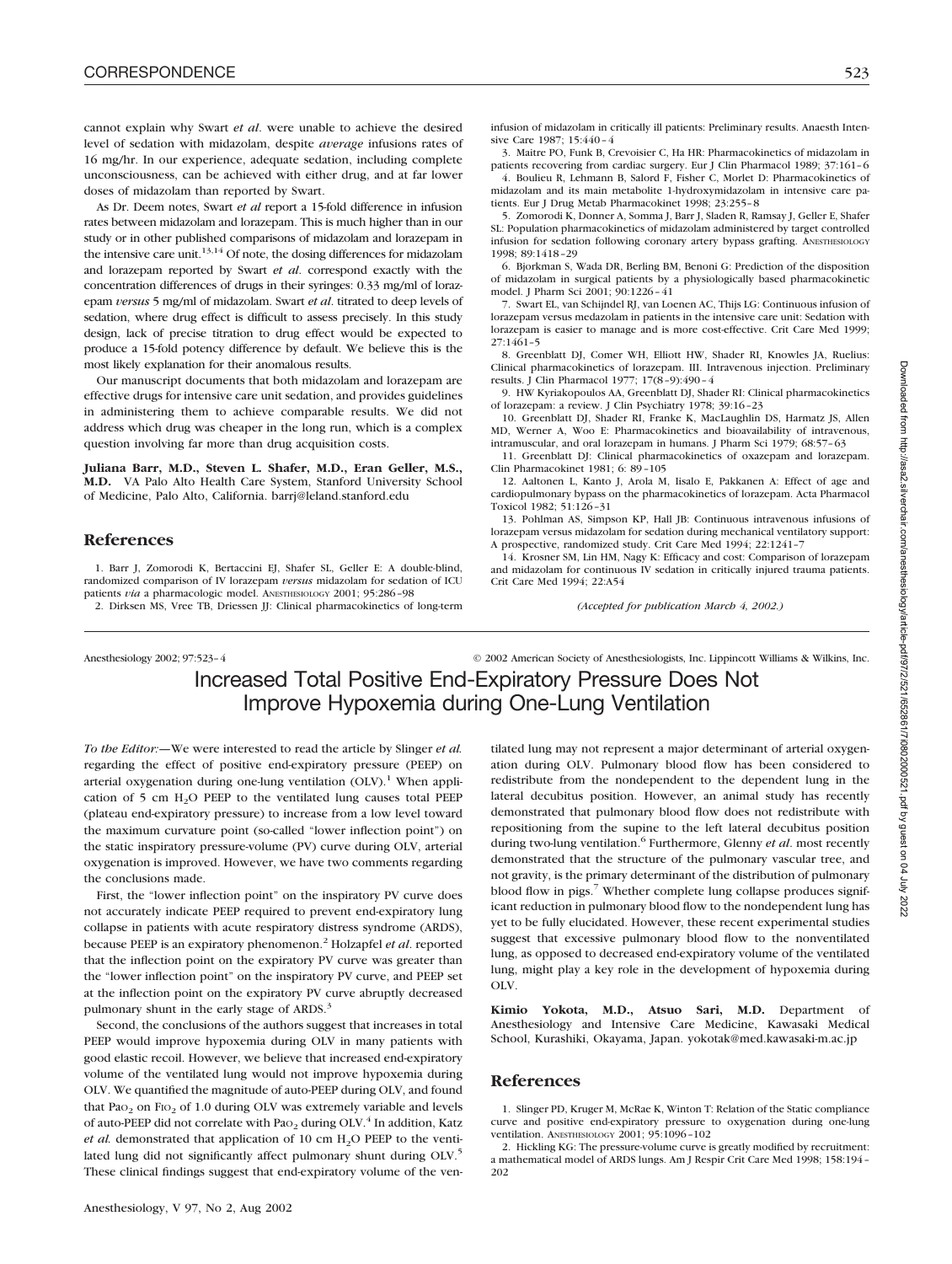3. Holzapfel L, Robert D, Perrin F, Blanc PL, Palmier B, Guerin C: Static pressure-volume curves and effect of positive end-expiratory pressure on gas exchange in adult respiratory distress syndrome. Crit Care Med 1983; 11:591–7

4. Yokota K, Toriumi T, Sari A, Endou S, Mihira M: Auto-positive end-expiratory pressure during one-lung ventilation using a double-lumen endobronchial tube. Anesth Analg 1996; 82:1007–10

5. Katz JA, Laverne RG, Fairley HB, Thomas AN: Pulmonary oxygen exchange during endobronchial anesthesia: Effect of tidal volume and PEEP. ANESTHESIOLOGY 1982; 56:164–71

*In Reply:—*On behalf of my co-authors I would like to thank Drs. Yokata and Sari for their correspondence and for sharing our interest in the pathophysiology of one-lung ventilation (OLV) as it applies to intraoperative management of patients during thoracic anesthesia. Their letter highlights three issues that arise out of our study of the interrelation of positive end-expiratory pressure (PEEP) and lung compliance with oxygenation during one-lung anesthesia:

(1) Would it be more useful to use the inflection point derived from the expiratory limb of the pressure-volume (PV) curve of the ventilated lung, rather than the inspiratory lower inflection point (LIP), as a surrogate marker for the functional residual capacity (FRC) and the optimal endexpiratory lung volume? This is a possibility. As they mention, the expiratory inflection point has been demonstrated to be a useful guide for ventilatory management of patients with ARDS in the intensive care unit. Unfortunately, our experimental protocol did not allow for measurements on the expiratory portion of the PV curve. Although there are important differences in the respiratory mechanics between ARDS patients and those having intraoperative one-lung anesthesia, this would be a worthwhile question to study.

(2) The level of auto-PEEP does not correlate with Pa $o<sub>2</sub>$  during one-lung ventilation (OLV). This is correct. A comparison of the PV curves of two patients with low levels of auto-PEEP in figure 2 and figure  $\beta$  of our manuscript demonstrates this point.<sup>1</sup> The patient in figure 2 had an identifiable LIP, the application of PEEP raised the end-expiratory pressure closer to the LIP level and the patient had an improvement of Pao<sub>2</sub> with PEEP. The patient in figure 3 did not have a measurable LIP. Presumably this patient and others with similar PV patterns do not get down to the level of their FRC at end-expiration and are not helped by applied PEEP. So it is not merely the presence of auto-PEEP but also the underlying lung mechanics that determine whether a patient will benefit from PEEP during OLV.

(3) Gravity and position may not be an important determinant of blood flow redistribution during OLV. The authors quote the study of Mure *et al.*,<sup>2</sup> which was performed in closed-chest dogs to back up their point. While it is correct that we now appreciate that anatomic factors have a major contribution to the distribution of pulmonary blood flow, it is not clear how relevant this is to clinical OLV in the open-chest human. In fact, a recent report has confirmed the importance of operative position on oxygenation during OLV. A study by Watanabe *et al.*,<sup>5</sup> demonstrated that there was a significant difference in oxygenation during OLV dependent on the patients position, with the mean Pa $o<sub>2</sub>$  in the lateral position exceeding that in the supine

6. Mure M, Domino KB, Robertson T, Hlastala MP, Glenny RW: Pulmonary blood flow does not redistribute in dogs with reposition from supine to left lateral position. ANESTHESIOLOGY 1998; 89:483–92

7. Glenny RW, Lamm WJ, Bernard SL, An D, Chornuk M, Pool SL, Wagner WW, Hlastala MP, Robertson HT: Selected contribution: Redistribution of pulmonary perfusion during weightlessness and increased gravity. J Appl Physiol 2000; 89:1239–48

*(Accepted for publication March 4, 2002.)*

Anesthesiology 2002; 97:524 © 2002 American Society of Anesthesiologists, Inc. Lippincott Williams & Wilkins, Inc.

position by greater than 100 mmHg. Since the publication of our manuscript another study has been reported which validates our findings. Fujiwara *et al*. <sup>3</sup> applied PEEP to the ventilated lung or continuous positive airway pressure (CPAP) to the nonventilated lung in a series of patients during OLV. They found that PEEP and CPAP were equivalent therapies and that both significantly increased Pa $o<sub>2</sub>$  during OLV. This is very different from the previous findings of Capan *et al.*,<sup>4</sup> who showed that CPAP clearly increased mean Pao<sub>2</sub> during OLV while PEEP decreased mean PaO2. The difference between these two studies is in the patient populations. Capan studied patients with moderate or severe COPD having thoracotomies for lung cancer surgery. Fujiwara studied patients having OLV for esophageal surgery who are more likely to have normal pulmonary function. This supports our thesis that patients with normal or supra-normal lung elastic recoil (*e.g*. restrictive lung mechanics: pulmonary fibrosis, obesity) are the patients most likely to reach an end-expiratory lung volume below their FRC, and thus are the most likely to benefit from PEEP to the ventilated lung during OLV.

**Peter Slinger, M.D., F.R.C.P.C.,\* Marelise Kruger, M.B., Ch.B., F.R.C.A., Karen McRae, M.D., F.R.C.P.C., Timothy Winton, M.D., F.R.C.S.C.** \*Department of Anesthesia, University of Toronto, Toronto General Hospital, Toronto, Ontario, Canada. peter.slinger@uhn.on.ca

## **References**

1. Slinger PD, Kruger M, McRae K, Winton T: Relation of the Static compliance curve and positive end-expiratory pressure to oxygenation during one-lung ventilation. ANESTHESIOLOGY 2001; 95:1096–102

2. Mure M, Domino KB, Robertson T, Hlasta MP, Glenny RW. Pulmonary blood flow does not redistribute in dogs with reposition from supine to left lateral position. ANESTHESIOLOGY 1998; 89:483–92

3. Fujiwara M, Abe K, Mashimo M. The effect of positive end-expiratory pressure and continuous positive airway pressure on the oxygenation and shunt fraction during onelung ventilation with propofol anesthesia. J Clin Anesth 2001; 13:473–7.

4. Capan LM, Turndorf H, Patel C, Ramanathan S, Acinapura A, Chalon J. Optimization of arterial oxygenation during one-lung anesthesia. Anesth Analg 1980; 59:847–51

5. Watanabe S, Noguchi E, Yamada S, Hamada N, Kano T. Sequential changes of arterial oxygen tension in the supine position during one-lung ventilation. Anesth Analg 2000; 90:28–34

*(Accepted for publication March 4, 2002.)*

Anesthesiology 2002; 97:524–5 © 2002 American Society of Anesthesiologists, Inc. Lippincott Williams & Wilkins, Inc.

# Another Explanation for Bowel and Bladder Dysfunction after Spinal Bupivacaine

*To the Editor:—*We wish to comment on the letter by Drs. Mardirosoff and Dumont<sup>1</sup> describing the case of a patient who experienced bowel and bladder dysfunction after receiving bupivacaine spinal anesthesia. Although direct neural toxicity of several local anesthetics has been reported, $2,3$  other factors could be involved in producing the symptoms described by the authors, including lumbar puncture with no drug injection.4 Positioning the patient for surgery, *i.e.*, knee arthroscopy, can be an important factor. The authors did not mention how the patient was positioned on the operating table. It is known that knee arthroscopic procedures have independently been related to transient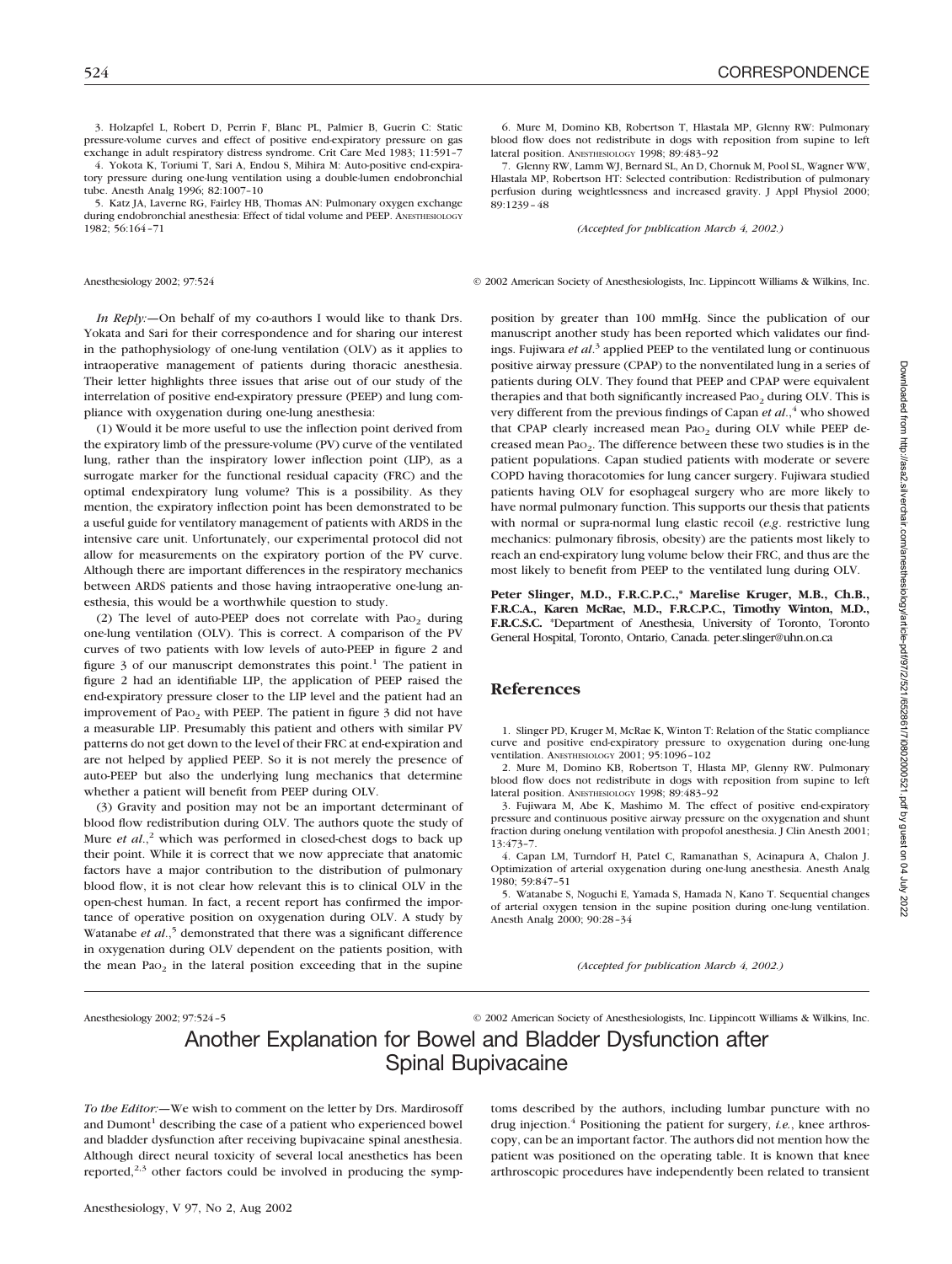neurologic syndrome, $1$  probably caused by surgical positioning together with muscle relaxation if a spinal anesthetic has been employed. Knee arthroscopy usually involves positioning the lower limbs into a device designed to secure the limb but permitting some mobilization for surgical manipulation. Because the authors did not refer to the particular device used, the reader cannot know if this influenced the development of the symptoms the patient experienced. In some instances the pressing device is situated excessively high on the limb, or a perineal bumper is used to secure the patient's body. Both can compress the perineal muscles or nerves (*i.e.*, the III–IV sacral roots constituting the pudendal nerve, and the V sacral and I coccygeal roots) and produce transient peripheral neurologic lesions (similar to a low cauda equina syndrome), which improved in a few hours or days. The perineal nerves are involved in sphynctereal control, $5$  and the trauma produced must have induced sphynctereal dysfunction as feces and urine incontinence.

In conclusion, if a transient neurologic dysfunction occurs in a patient who has received spinal anesthesia, not only the drugs used can be the cause, provided morphologic diagnostic studies excluded other causes. However, we agree with the authors that the actual cause of symptoms cannot be elucidated completely in most cases.

*In Reply:—*We wish to thank Drs. Errando and Peiró for their remarks. The position of the patient on the operating table was supine, the device used to secure the limbs by our surgeon was a lateral external holding device situated in the upper third of the limb. There was no bumper on the perineal region.

Although we agree that the positioning of the patient can account for some neurologic injuries, it seems quite difficult to explain how, in a case like this one, an external compression device (perineal bumper) could harm the perineal nerves with sphynctereal control that lies in the deep structures of the perineum, without inducing any sensory losses in the perineal region.<sup>1</sup> We might also add that other etiologies, such as hysterical conversions, are also possible, although of a lower probability.2

Anesthesiology 2002; 97:525 © 2002 American Society of Anesthesiologists, Inc. Lippincott Williams & Wilkins, Inc.

# Epidural Analgesia and Labor: Lack of Efficacity of Walking on Labor Duration due to Short Duration of Walking Time

*To the Editor:—* We read the article by Dr. Vallejo *et al.*<sup>1</sup> with great interest. In their report the authors found that epidural analgesia followed by walking or sitting does not shorten the labor duration from epidural insertion to complete cervical dilatation.

Our opinion is that the lack of efficacy of walking shown in your study may be caused by the short duration of the walking time. Our experience is that walking for a minimum of 1 h results in shortening of the first stage of labor. It would be interesting to know if in your study a correlation between walking duration and total labor duration was found.

The incidence of low back pain after epidural analgesia does not seem to have been taken into account, and we were very surprised by this. The hypothesis of unnatural position (lack of mobility) following sensory block is frequently evoked as one of important etiology of new onset postpartum back pain after epidural analgesia.<sup>2-5</sup>

The use of ambulation after epidural analgesia could improve and decrease the incidence of low back pain after childbirth. We would welcome your point of view on this point.

**Carlos L. Errando, M.D., Ph.D., Celsa Peiró, M.D., Ph.D.** Servicio de Anestesiología, Reanimación y Tratamiento del Dolor, Hospital General Universitario de Valencia, Valencia. Spain. errando@ctv.es

## **References**

1. Mardirosoff C, Dumont L: Bowel and bladder dysfunction after spinal bupivacaine. ANESTHESIOLOGY 2001; 95:1306

2. Liu SS, McDonald SB: Current issues in spinal anesthesia. ANESTHESIOLOGY 2001; 94:888–906

3. Rowlingson JC: To avoid "Transient neurologic symptoms:" The search continues. Reg Anesth Pain Med 2000; 25:215–7

4. Errando CL: Transient neurologic syndrome, transient radicular irritation, or postspinal musculoskeletal symptoms: Are we describing the same "syndrome" in all patients? Reg Anesth Pain Med 2001; 26:178–9

5. Sistemas neuromusculares del periné, Anatomía Humana, 1st edition. Edited by Smith-Agreda V. Valencia, Editorial Facta, 1977, pp 25–41

*(Accepted for publication March 7, 2002.)*

Anesthesiology 2002; 97:525 © 2002 American Society of Anesthesiologists, Inc. Lippincott Williams & Wilkins, Inc.

**Chahé Mardirosoff, M.D.,\* Lionel Dumont, M.D.** \*Department of Anesthesiology, Polyclinique de Savoie, France. chahe@yahoo.com

## **References**

1. Raj PP, Pai U, Rawal N: Techniques of regional anesthesia in adults, Clinical Practice of Regional Anesthesia, 1<sup>st</sup> edition. Edited by Raj PP. New York, Churchill Livingstone, 1991, pp 271–365

2. Laraki M, Orliaguet GA, Flandin C, Merckx J and Barrier G: Hysterical paraplegia as a cause of transient paraplegia after epidural anesthesia. Anesthesia Analgesia 1996; 83:876–7

*(Accepted for publication March 7, 2002.)*

**Ignace Sandefo, M.D., Thierry Lebrun, M.D., Bruno Polin, M.D., Dominique Olle, M.D.** Département d'Anesthésie-Réanimation, Clinique Saint Paul, Clairière, Fort-De-France, Martinique, France. Ignacesandefo@hotmail.com

## **References**

1. Vallejo MC, Firestone LL, Mandell GL, Jaime F, Makishima S, Ramanathan S: Effect of epidural analgesia with ambulation on labor duration. ANESTHESIOLOGY 2001; 95:857–61

2. MacArthur C, Lewis M, Knox EG, Crawford JS: Epidural anaesthesia and long term backache after childbirth. BMJ 1990; 301:9–12

3. Russell R, Groves P, Taub N: Assessing long term backache after childbirth. BMJ 1993; 306:1299–303

4. Breen TW, Ransil BJ, Groves PA, Oriol NE: Factors associated with back pain after childbirth. ANESTHESIOLOGY 1994; 81:29–34

5. MacArthur A, MacArthur C: Epidural anaesthesia and low back pain after delivery: a prospective cohort study. BMJ 1995; 311:1336–9

*(Accepted for publication March 13, 2002.)*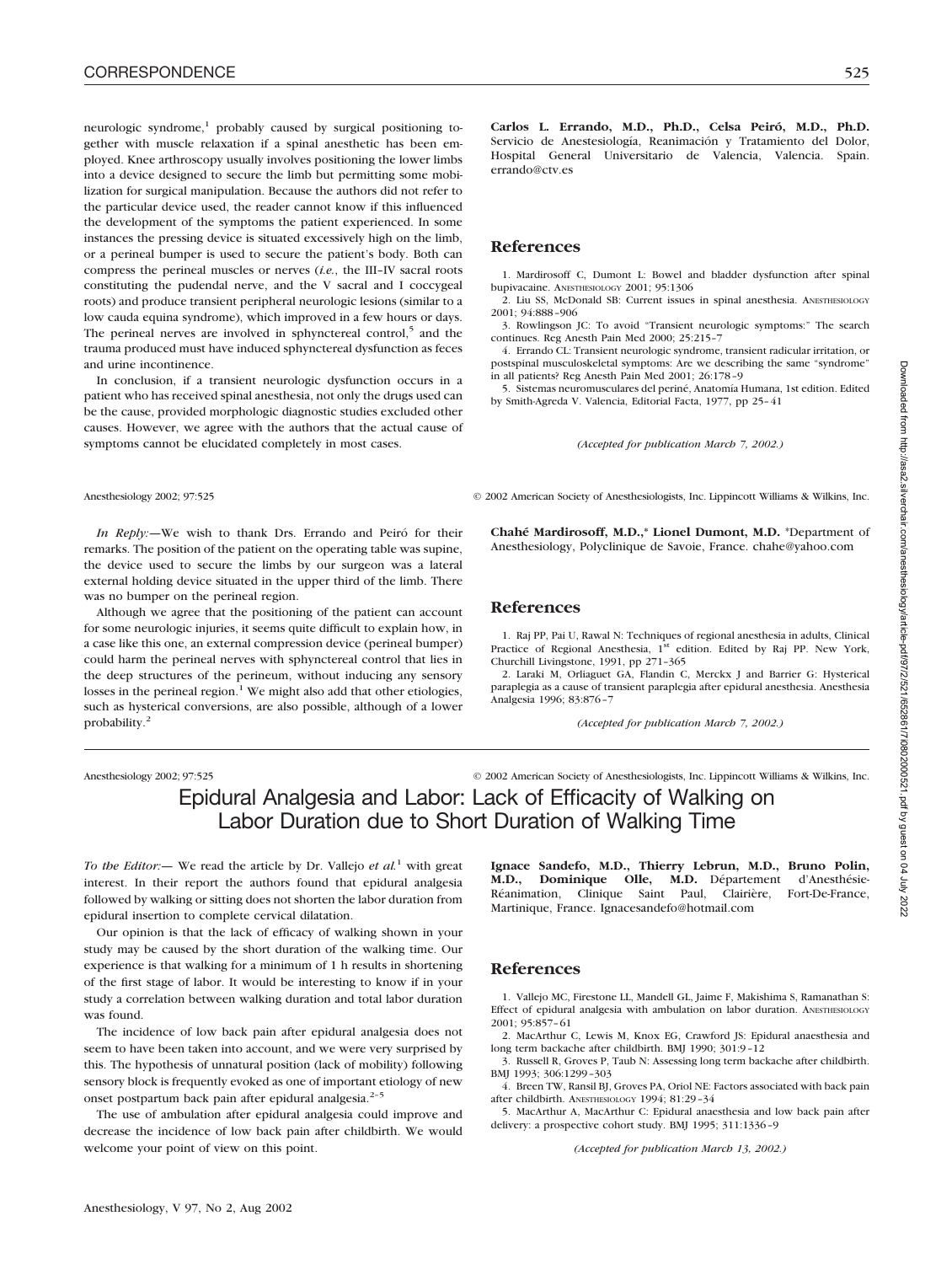*In Reply:—*We appreciate with interest the concerns Dr. Sandefo *et al*. have regarding the lack of efficacy of walking with ambulatory epidural analgesia (AEA). Although our study did not have sufficient power to show statistical significance (if any) in the duration of stage II labor or total labor duration, we did show AEA with walking or sitting did not shorten labor duration from the time of epidural insertion to complete cervical dilatation.<sup>1</sup>

It is the opinion and experience (nonpublished) of Sandefo *et al*. that parturients who ambulate for a minimum of 1 h have shorter labors. The upright position and ambulation are reported to shorten labor.<sup>1</sup> In our study, ambulatory patients walked for  $25.0 \pm 23.3$  min and sat upright in a chair for  $40.3 \pm 29.7$  min which, when combined, adds up to over 1 h.<sup>1</sup> Interestingly, there are at least three other groups who have shown no significant difference in the duration of labor when allowed to ambulate with regional anesthesia.<sup>2-4</sup> In addition, as in our study  $(P = NS)$ , Asselineau found slightly higher labor duration with ambulation. $1,3$ 

Unfortunately, the incidence of low back pain after ambulatory analgesia was not one of our measured outcomes, but we did show no differences in Visual Analogue Scale (VAS) scores before and after epidural insertion, at complete cervical dilatation, and at the start of stage II labor.<sup>1</sup>

Anesthesiology 2002; 97:526 © 2002 American Society of Anesthesiologists, Inc. Lippincott Williams & Wilkins, Inc.

Regardless of the effect AEA has on labor duration, the biggest advantage of AEA is that it spares motor function, allowing for mobility during labor, and does not impede the ability to push during delivery.

**Manuel C. Vallejo, M.D., Sivam Ramanathan, M.D.** Department of Anesthesiology, Magee Women's Hospital, University of Pittsburgh, School of Medicine, Pittsburgh, Pennsylvania. vallejomc@anes.upmc.edu

## **References**

1. Vallejo MC, Firestone LL, Mandell GL, Jaime F, Makishima S, Ramanathan S: Effect of epidural analgesia with ambulation on labor duration. ANESTHESIOLOGY 2001; 95:857–61

2. Collis RE, Harding SA, Morgan BM: Effect of maternal ambulation on labour with low-dose combined spinal-epidural analgesia. Anaesthesia 1999; 54:535–9

3. Asselineau D: Does ambulation under epidural analgesia during labor modify the conditions of fetal extraction? Contracept Fertil Sex 1996; 24:505–8 4. Bloom SL, McIntire DD, Kelly MA, Beimer HL, Burpo RH, Garcia MA, Leveno

KJ: Lack of effect of walking on labor and delivery. N Engl J Med 1998; 339:76–9

*Accepted for publication March 13, 2002.*

## Anesthesiology 2002; 97:526 © 2002 American Society of Anesthesiologists, Inc. Lippincott Williams & Wilkins, Inc. Potential Choking Hazard when Using a Scented Pen

*To the Editor:—*We report a potential choking hazard with medical equipment in a 3-yr-old boy scheduled for diagnostic bronchoscopy. The backshell of a transparent facemask was swiped with a scented pen (T 5000 Mask-Ease pens, Trident Medical International, Indianapolis, IN) to facilitate the acceptance of the mask by the child. Inhalational induction was uneventfully performed with sevoflurane in oxygen/nitrous oxide.

During mask ventilation, a floating foreign body was observed by the attending staff anesthesiologist within the transparent facemask (Laerdal Infant Mask, Laerdal Medical, Stavanger, Norway), although it was undetectable for the ventilating anesthesiologist (fig. 1, top).

Mask ventilation was interrupted for a short time for inspection of the backshell of the mask, from which the foreign body was removed (fig. 1, middle). Further inspection showed it to be a broken tip from the Mask-Ease pen (fig. 1, bottom). Two additional cases of broken tips had previously occurred in our department but the tip had been detected before the facemask was used.

The choking potential of foreign bodies in children has not only been reported in connection with common foods and toys, but also with medical equipment such as syringe caps, the caps of inflatable face masks, and nasal cannulas.<sup>1-3</sup> To our knowledge, there has been no publication until now about the choking hazard when using scented pens. The application of scented substances, such as Cherry or Bubble-gum, on the backshell of the facemask is an upcoming facility to make inhalational induction or preoxygenation in children more comfortable. However, as demonstrated in our case, the use of such pens carries the risk of accidentally placing a foreign body in the airway equipment and thus represents a potential choking hazard to the patient.

**Anita Cornelius, M.D., Markus Weiss, M.D.** Department of Anaesthesia, University Children's Hospital, Zurich, Switzerland. markus.weiss@kispi.unizh.ch

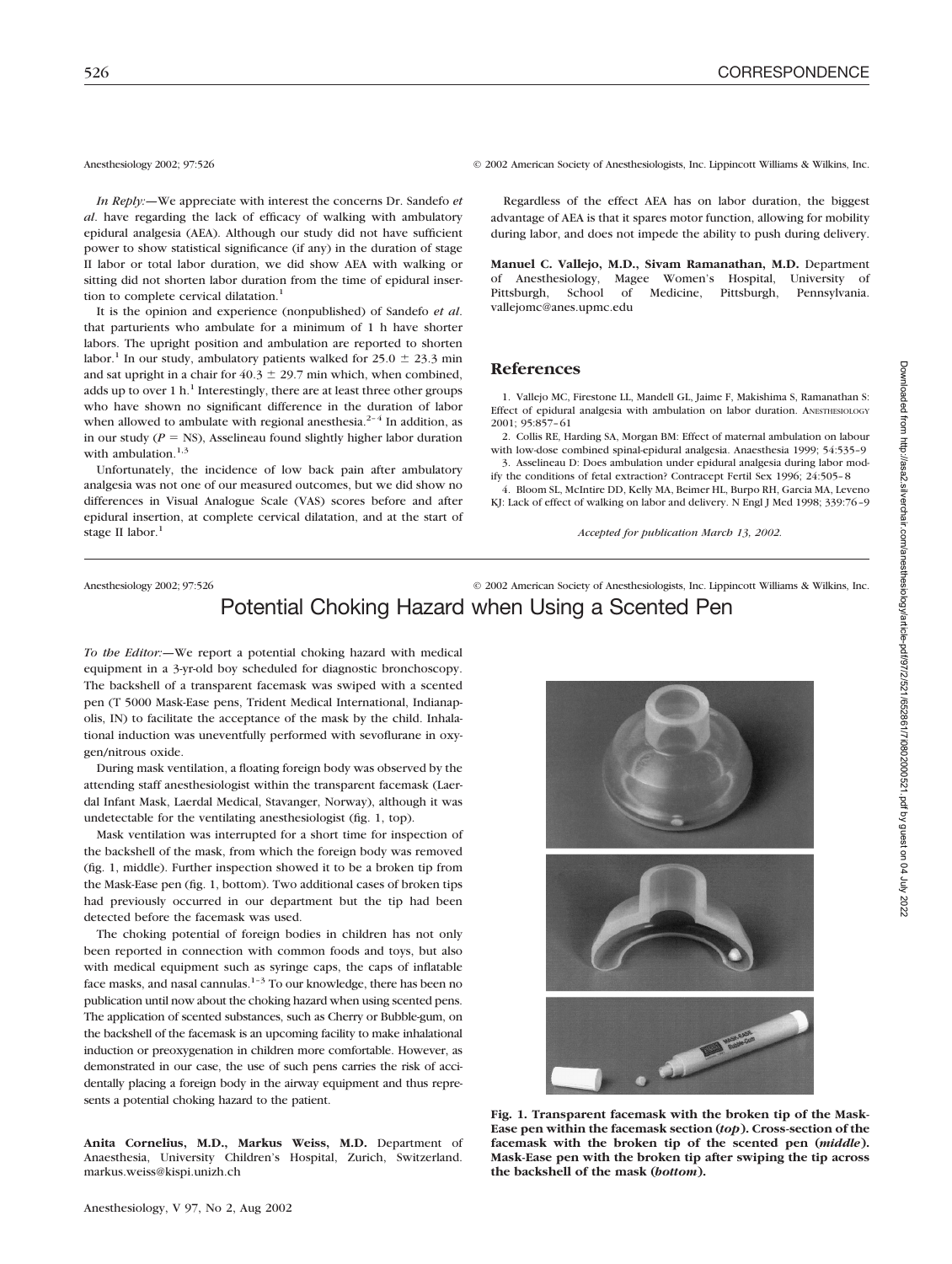## **References**

1. Botash AS: Syringe caps: An aspiration hazard. Pediatrics 1992; 90:92–3

2. Gunter JB: A potential choking hazard (letter). ANESTHESIOLOGY 1996; 85:228

Anesthesiology 2002; 97: © 2002 American Society of Anesthesiologists, Inc. Lippincott Williams & Wilkins, Inc.

immediate recall of all Mask-Ease scented pens from the market and a discontinuation of any and all future sales of the Mask-Ease scented

**Bob Richmond, President** Trident Medical International, Inc.,

*(Accepted for publication March 6, 2002.)*

3. Pan PH: A choking hazard during nasal end-tidal  $CO<sub>2</sub>$  monitoring (letter).

*(Accepted for publication March 6, 2002.)*

*In Reply:—*The T5000 Mask-Ease scented pens were purchased from an outside vendor of Trident Medicals and sold to a few specific customers in the European Market only. After receiving the initial complaint from the University Children's Hospital in Zurich, Switzerland, a thorough investigation into the root cause of the problem was performed by the Trident Medical quality assurance department.

The conclusions drawn from this investigation and analysis led to the

Anesthesiology 2002; 97:527–8 © 2002 American Society of Anesthesiologists, Inc. Lippincott Williams & Wilkins, Inc.

# Vulpian and Not Claude Bernard first Proposed the Hypothesis of the Motor End-Plate as the Site of Action of Curare

ANESTHESIOLOGY 1997; 87:451

pens by Trident Medical International.

Indianapolis, IN. brichmond@parholdings.com

*To the Editor:—*Within the anesthesia community, it is commonly believed that Professor Claude Bernard, M.D. (1813–1878), was the first to postulate the motor end-plate as the point of action of curare.

It is certain that he demonstrated experimentally first on a whole curarized frog, that muscle retained its activity when directly stimulated, and second, in the frog model of Galvani in which one leg was protected from the curare by a vascular ligature, that sensory nerves were not affected by curare. However, his position regarding the effect of curare on motor nerve is not so clear. After these experiments he concluded that the motor nerve itself was paralyzed.<sup>1</sup> However, in an experiment with a nerve-muscle preparation where the nerve and then the muscle were successively bathed in a curare solution, he noted that the nerve could be immersed in the curare without loosing its function.<sup>2</sup> He proposed to the Academy of Sciences that the nerve was affected right next to the muscle during its final *ramuscules* (ramifi-

Presented at the Satellite Meeting of History of Anesthesia Section Programme, World Congress, McGill University, Montreal, Canada, June 10, 2000.



Anesthesiology, V 97, No 2, Aug 2002

cations). $3$  He was therefore very close to the correct interpretation, and indeed, the term motor end-plate would later appear in his writing.<sup>4</sup> Nevertheless at the same time, he continued to defend the idea that nerve was destroyed by curare.<sup>5</sup> In addition, he later arrived at an another strange conclusion. He based his view on one observation (whose validity was questioned by Professor Alfred Vulpian, M.D.) where, in a lightly curarized frog, electrical stimulation of the medullar roots leading to the motor nerves was without effect while stimulation of the nerve still produced a response. He concluded that curare uncoupled the nerve from the cord, *i.e.*, the reflex arc was interrupted at the level of the spinal cord and that this was the point of action of curare. Using his own term, curare somehow unhooks (*décroche*) the nerve from the cord. These theories were set out in his "Leçons" of 1865<sup>4</sup> and were again asserted in his last published text about curare where he talked of an unhooking and paralysis coming from the central and not peripheral nervous system.<sup>6</sup> At the end of his life, he still planned new experiments. In his personal notebook, edited long after his death, there are 21 references to curare. For example, he wrote,

> **Fig. 1. Notes illustrating a research project (from reference 7, p. 182)7 : "Fonder mon expérience pour l'action du curare sur la mort du nerf (. . .); en touchant l'artère, il n'y a plus de mouvements réflexes. En excitant le nerf en A, il y a contraction, donc conclure: le nerf est décroché. Quand les . . . (?) reflexes cessent, le nerf est décroché." "Basing my experiment about the action of curare on nerve death (. . .); When touching the artery (***i.e. stimulation of the reflex arc***) there is no longer any reflex movement. When stimulating the nerve at point A there is a contraction. Therefore conclusion: the nerve is unhooked. When the . . .(?) reflexes cease, the nerve is unhooked."**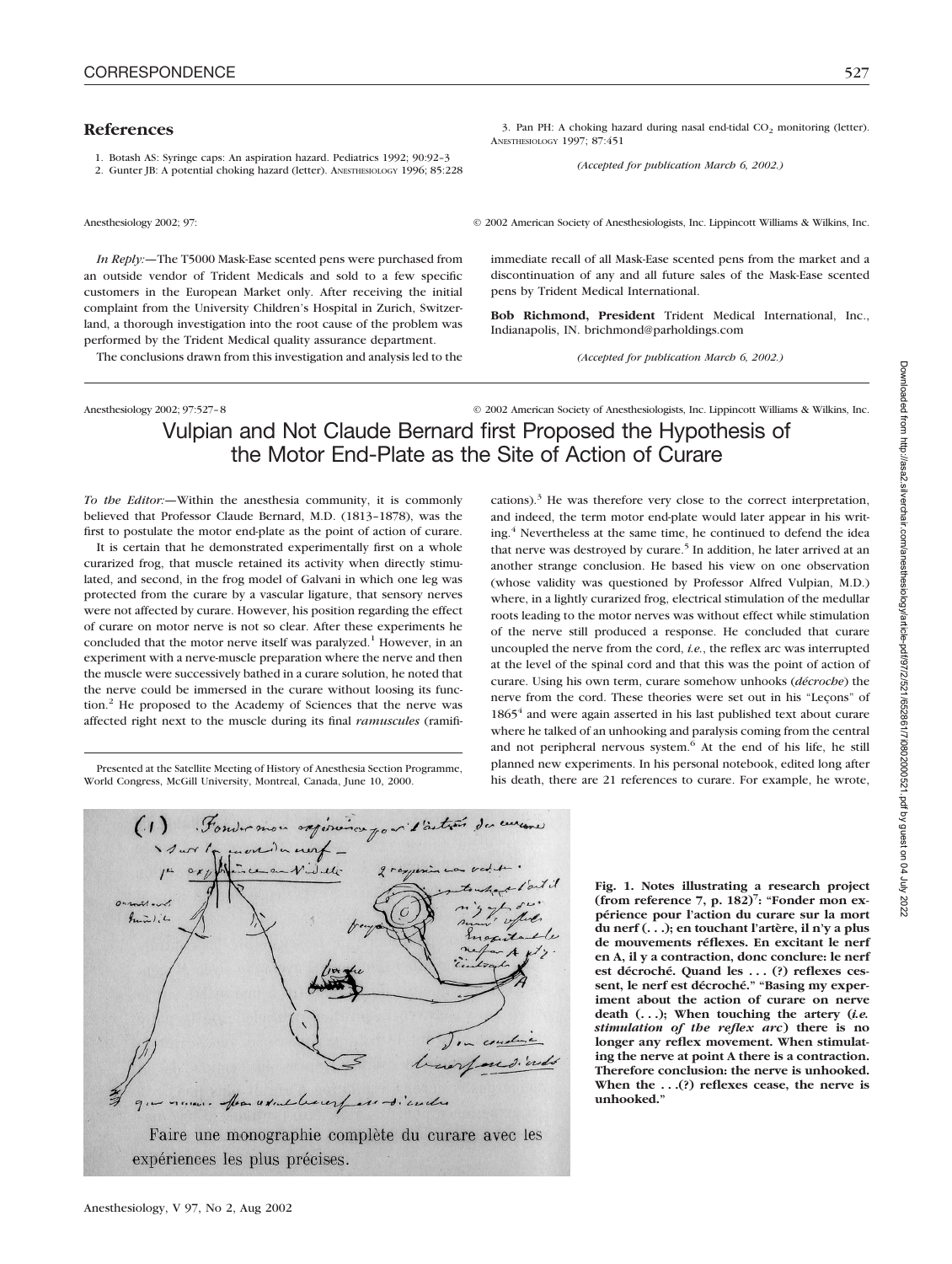"One could do a neat experiment with curare and strychnine, with the aim of showing that the motor nerve becomes separated from the cord."7 He illustrated his ideas with diagrams, one of which is shown in figure 1. Had he more time to live and to perform these experiments, perhaps Claude Bernard would have been aware of his error.

It was Alfred Vulpian (1826–1887) who refuted Claude Bernard's hypothesis. Drawing on the publications of contemporary physiologists (especially Wilhelm Kühne, a Berliner physiologist, and Dr. Charles Rouget, Professor of Physiology at Montpellier Faculty) and his own research and reasoning, it is evident from his notes that he had concluded the action of curare to be on the motor end-plate, a concept that was clearly stated in 1875.<sup>8</sup> The fact that Vulpian's work is not widely known outside of France may have led to a mistaken view of the role of Claude Bernard in correctly identifying the true nature of the neuromuscular junction.

The author thanks David J. Baker, M.Phil., D.M., F.R.C.A, (attaché-Consultant, Hôpital Necker Enfants- Malades, Paris, France) for his informed translation.

**Marie Thérèse Cousin, M.D.** Professor of Anesthesiology, University of Paris; Department of Anesthesiology, Hôpital Broussais, Paris. cousin.mth@wanadoo.fr

## **References**

1. Bernard C, Pelouze IJ: Curare: Recherches sur la composition et les effets de ce même poison végétal. CR Acad Sci, 1850; 30:533–7

2. Bernard C: Leçons sur les effets des substances toxiques et médicamenteuses. Paris, Baillière, 1857, p 309

3. Bernard C: Analyse physiologique des propriétés des systèmes musculaires et nerveux au moyen du curare. CR Acad Sci, 1856; 43:825–9

4. Bernard C: Cours de médecine expérimentale, Revue des Cours Scientifiques. Paris, 1864–1865, 3:242–6

5. Bernard C: Leçons sur la physiologie et la pathologie du système nerveux. Paris, Baillière, 1858, p. 199

6. Bernard C: De la physiologie générale. Paris Hachette, 1872; 230–7

7. Bernard C: Pensées: Notes détachées. Paris, Baillière 1937;193

8. Vulpian A: Leçons sur l'action physiologique des substances médicamenteuses et toxiques. Paris, Doin, 1882, pp. IV, 220, 240, 255, 268

*(Accepted for publication February 7, 2002.)*

Anesthesiology 2002; 97:528-9 © 2002 American Society of Anesthesiologists, Inc. Lippincott Williams & Wilkins, Inc.

Manual Occlusion of the Internal Jugular Vein during Subclavian Vein Catheterization: A Maneuver to Prevent Misplacement of Catheter into Internal Jugular Vein

*To the Editor:—* Recently our group published a simple method for detecting the misplacement of a subclavian vein catheter into the ipsilateral internal jugular vein  $(IIV)$ .<sup>1</sup> This technique involved the manual compression of the ipsilateral IJV while transducing the catheter. A clear increase in pressure was noted when the catheter tip was in the IJV. We have now performed a follow-up study to see if a variation on this technique could be used to prevent entry of the subclavian vein catheters into the ipsilateral IJV.

The institute's ethics committee for human studies approved the study. Two hundred adult surgical patients scheduled for central venous cannulation *via* the subclavian approach were included. Patients with chest or neck deformities were excluded. Informed written consent was obtained from all patients. The patients were randomly assigned to one of two groups. All patients were awake, lying supine with head turned to their left. After aseptic preparation and lidocaine infiltration the right subclavian vein was located with the 22-guage hypodermic needle on a syringe, using a standard infraclavicular approach. An 18-guage introducer needle was then inserted and free flow of venous blood was confirmed. The "J-tip" guidewire was threaded through the introducer needle into the subclavian vein. During passage of the guidewire, the ipsilateral IJV was manually compressed in the supraclavicular area in patients belonging to the study group. In the control group the guidewire was inserted without external compression. The IJV was compressed with the index finger of the hand holding the introducer needle while the guidewire was inserted with the other hand of the operator (fig. 1). After placement of the guidewire, the needle was withdrawn and the catheter was passed over the wire (typically 10–12 cm). During placement of the guidewire and the catheter, patients were asked if they felt giddiness, pain, or any unusual sensation in the ear or throat. Difficulty experienced by the operator during insertion was also noted. On conclusion of the procedure, a chest x-ray was performed and the position of the catheter was identified. The incidence of subclavian vein catheter misplacements and untoward effects were noted. Demographic data were analyzed using the Student *t* test.



**Fig. 1. The introducer needle is held** *in situ* **after puncture of the subclavian vein. The ipsilateral internal jugular vein (lying beneath the shaded area) is compressed externally in the supraclavicular area with the index finger of the left hand during the introduction of the "J-tip" guidewire with the right hand.**

The characteristics of the patients in both groups were comparable (table-1). Ninety-eight patients in the control group and 97 patients in the study group had successful cannulation of the subclavian vein with the introducer needle. In the control group there were seven (7.14%) misplaced catheters detected with chest x-ray; six (6.12%) patients had misplacement of catheter into the ipsilateral IJV, and one (1.02%) into the contralateral subclavian vein. In the study group there were two (2.06%) misplaced catheters and both were in the contralateral subclavian vein. Difficulty was experienced during guidewire insertion with 4 patients of the control group and with 9 patients of the study group. Two patients in each group had mild pneumothoracies, which appeared on the chest x-ray. None of the study group patients complained of any untoward effects. Three patients in the control group complained of pain in the right ear and one patient experienced trickling sensations in the throat during the placement of the guidewire. No difficulties were encountered during the insertion of the

Support was provided by Sanjay Gandhi Postgraduate Institute of Medical Sciences, Lucknow, India.